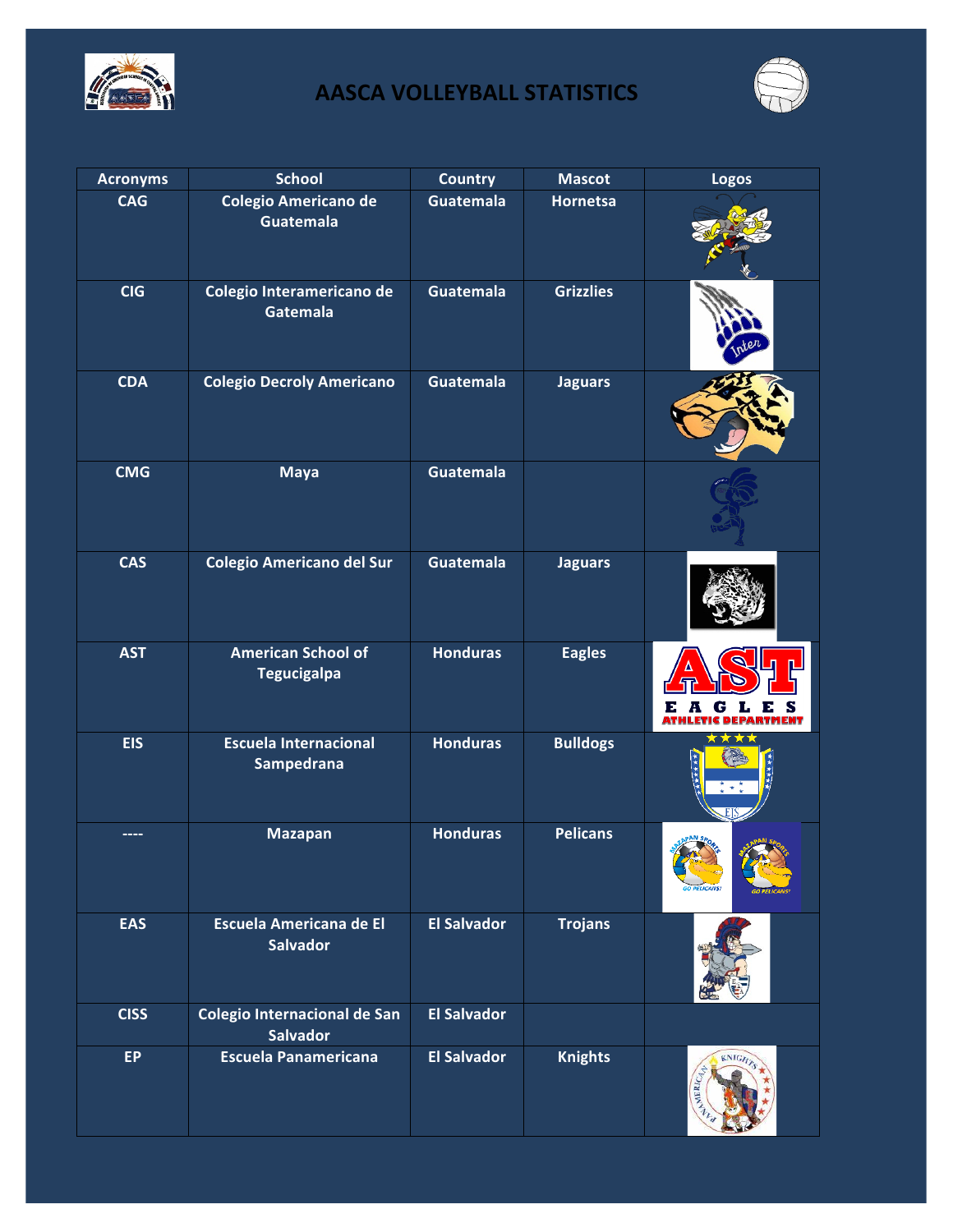



| <b>CMES</b> | <b>Maya</b>                                         | <b>El Salvador</b> | <b>Jaguar</b>       |             |
|-------------|-----------------------------------------------------|--------------------|---------------------|-------------|
| <b>AIS</b>  | <b>American International</b><br><b>School</b>      | <b>Costa Rica</b>  | <b>Falcons</b>      |             |
|             | Lincoln, CR                                         | <b>Costa Rica</b>  | <b>Bulldogs</b>     |             |
| <b>MBS</b>  | <b>Marian Baker School</b>                          | <b>Costa Rica</b>  | <b>Wildcats</b>     |             |
| <b>CDS</b>  | <b>Country Day School</b>                           | <b>Costa Rica</b>  | <b>Panthers</b>     |             |
| <b>BA</b>   | <b>Balboa Academy</b>                               | Panama             | <b>Dragons</b>      |             |
| <b>ISP</b>  | <b>International School of</b><br>Panama            | Panama             | <b>Dolphins</b>     |             |
| <b>CSA</b>  | <b>Saint Augustine Preparatory</b><br><b>School</b> | <b>Nicaragua</b>   | <b>Dolphins</b>     | STAUGUSTINE |
| LIA, Nic.   | <b>Lincoln International</b><br>Academy             | <b>Nicaragua</b>   | <b>Abe the Hawk</b> |             |
| <b>ANS</b>  | <b>American Nicaraguan School</b>                   | <b>NIcaragua</b>   | <b>Tigers</b>       |             |
| <b>PAS</b>  | <b>Pan American School</b>                          | <b>Costa Rica</b>  | <b>Eagles</b>       |             |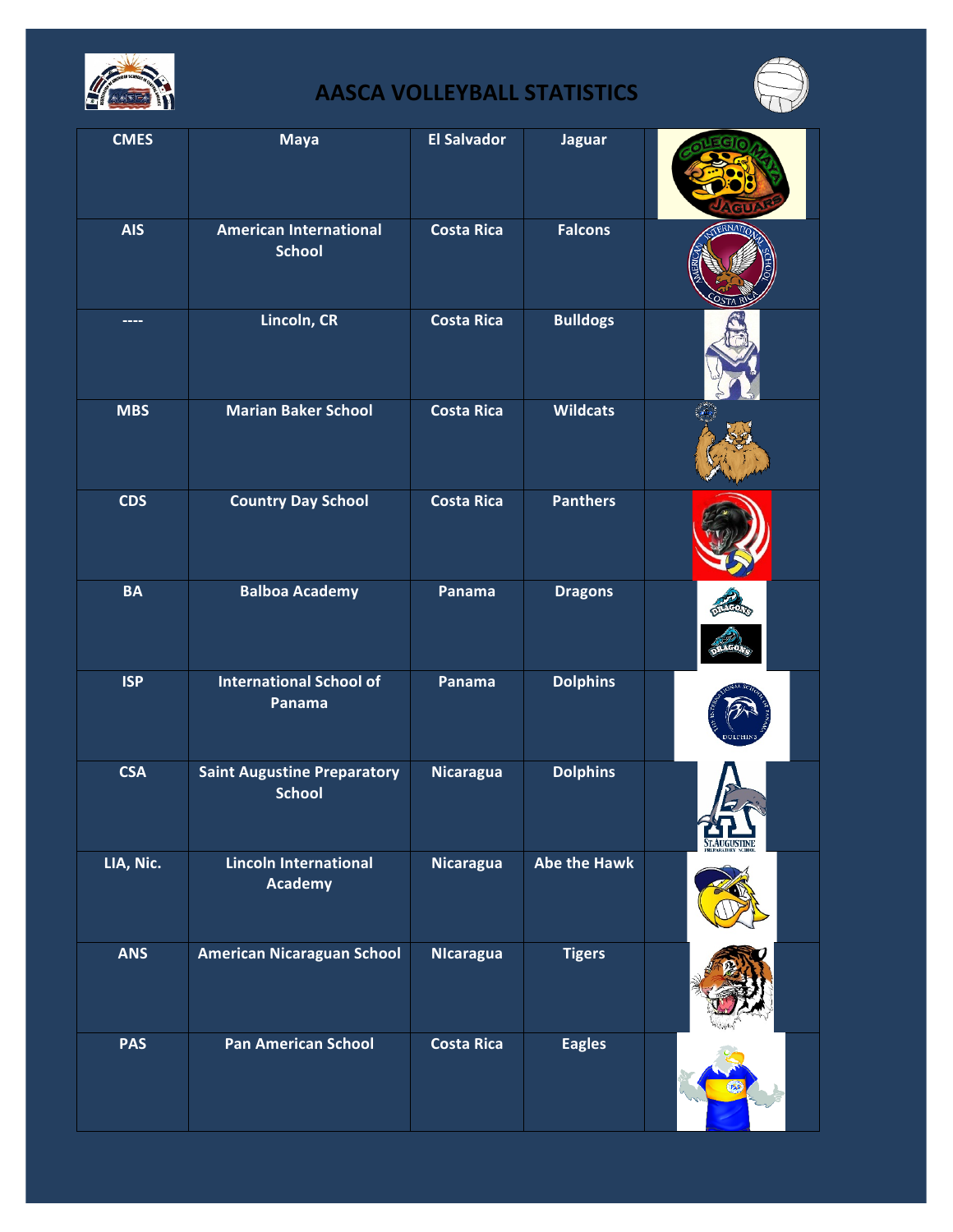



### **1992-1993 (1st)**

### **GENDER: Female**

| <b>DIVISION</b> | <b>HOST</b><br><b>SCHOOL</b> | <b>1st Place</b> | 2nd Place      | 3rd Place       | $\mid$ 4th Place $\mid$ | <b>Fair Play</b> |
|-----------------|------------------------------|------------------|----------------|-----------------|-------------------------|------------------|
| <b>Small</b>    |                              |                  |                |                 |                         |                  |
| Large           | <b>EAS</b>                   | <b>EAS</b>       | <b>Mazapan</b> | Lincoln, CR EIS |                         |                  |

### **GENDER: Male**

| <b>DIVISION</b> | <b>HOST</b><br><b>SCHOOL</b> | <b>1st Place</b> | 2nd Place   | <b>3rd Place</b> | 4th Place | <b>Fair Play</b> |
|-----------------|------------------------------|------------------|-------------|------------------|-----------|------------------|
| <b>Small</b>    |                              |                  |             |                  |           |                  |
| Large           | <b>EAS</b>                   | <b>Mazapan</b>   | Lincoln. CR |                  |           |                  |

### **1993-1994 ( 2nd)**

### **GENDER: Female**

| <b>DIVISION</b> | <b>HOST</b><br><b>SCHOOL</b> | <b>1st Place</b> | 2nd Place      | <b>3rd Place</b> | <b>4th Place</b> | <b>Fair Play</b> |
|-----------------|------------------------------|------------------|----------------|------------------|------------------|------------------|
| <b>Small</b>    |                              |                  |                |                  |                  |                  |
| Large           | CR<br>Academy                | EAS              | <b>Mazapan</b> |                  | <b>EIS</b>       |                  |

| <b>DIVISION</b> | <b>HOST</b><br><b>SCHOOL</b> | <b>1st Place</b> | 2nd Place   | <b>3rd Place</b> | <b>4th Place</b> | <b>Fair Play</b> |
|-----------------|------------------------------|------------------|-------------|------------------|------------------|------------------|
| <b>Small</b>    |                              |                  |             |                  |                  |                  |
| Large           | <b>CR</b><br>Academy         | EAS              | <b>CISS</b> |                  |                  |                  |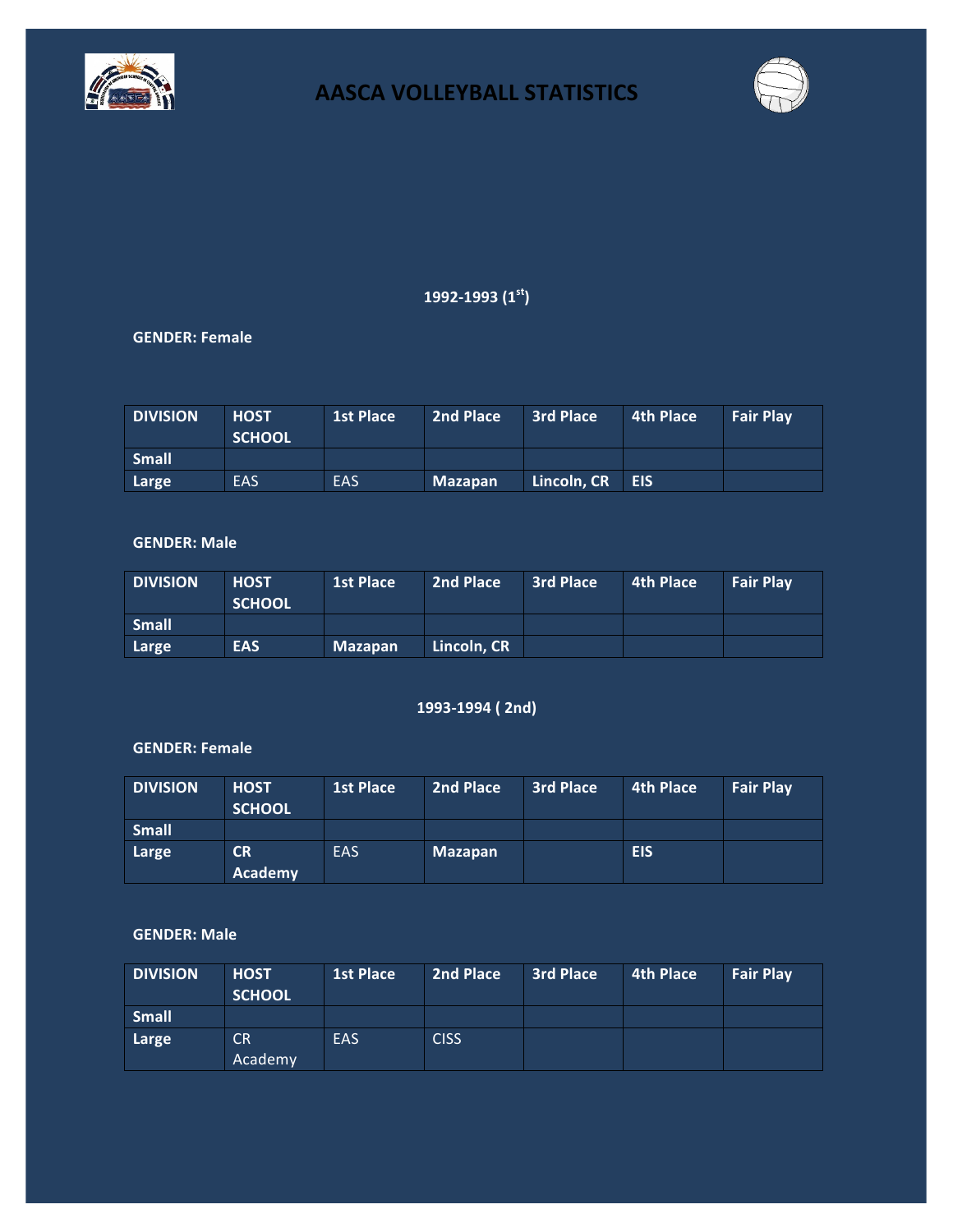



### **1994-1995 ( 1st Invitational)**

### **GENDER: Female**

| <b>DIVISION</b> | <b>HOST</b><br><b>SCHOOL</b> | <b>1st Place</b> | 2nd Place  | 3rd Place | 4th Place | <b>Fair Play</b> |
|-----------------|------------------------------|------------------|------------|-----------|-----------|------------------|
| <b>Small</b>    |                              |                  |            |           |           |                  |
| Large           | <b>AST</b>                   | <b>EIS</b>       | <b>AST</b> |           |           |                  |

#### **GENDER: Male**

| <b>DIVISION</b> | <b>HOST</b><br><b>SCHOOL</b> | <b>1st Place</b>               | 2nd Place   | <b>3rd Place</b> | 4th Place | <b>Fair Play</b> |
|-----------------|------------------------------|--------------------------------|-------------|------------------|-----------|------------------|
| <b>Small</b>    |                              |                                |             |                  |           |                  |
| Large           | <b>AST</b>                   | <b>San</b><br><b>Francisco</b> | <b>CISS</b> |                  |           |                  |

## **1995-1996 (3rd)**

### **GENDER: Female**

| <b>DIVISION</b> | <b>HOST</b><br><b>SCHOOL</b> | <b>1st Place</b> | 2nd Place       | 3rd Place | 4th Place | <b>Fair Play</b> |
|-----------------|------------------------------|------------------|-----------------|-----------|-----------|------------------|
| <b>Small</b>    |                              |                  |                 |           |           |                  |
| Large           | CAG                          | <b>EAS</b>       | Lincoln, CR CDS |           | CAG       |                  |

| <b>DIVISION</b> | <b>HOST</b><br><b>SCHOOL</b> | <b>1st Place</b> | 2nd Place | 3rd Place | 4th Place | <b>Fair Play</b> |
|-----------------|------------------------------|------------------|-----------|-----------|-----------|------------------|
| <b>Small</b>    |                              |                  |           |           |           |                  |
| Large           | <b>CAG</b>                   | Lincoln, CR CAG  |           |           |           |                  |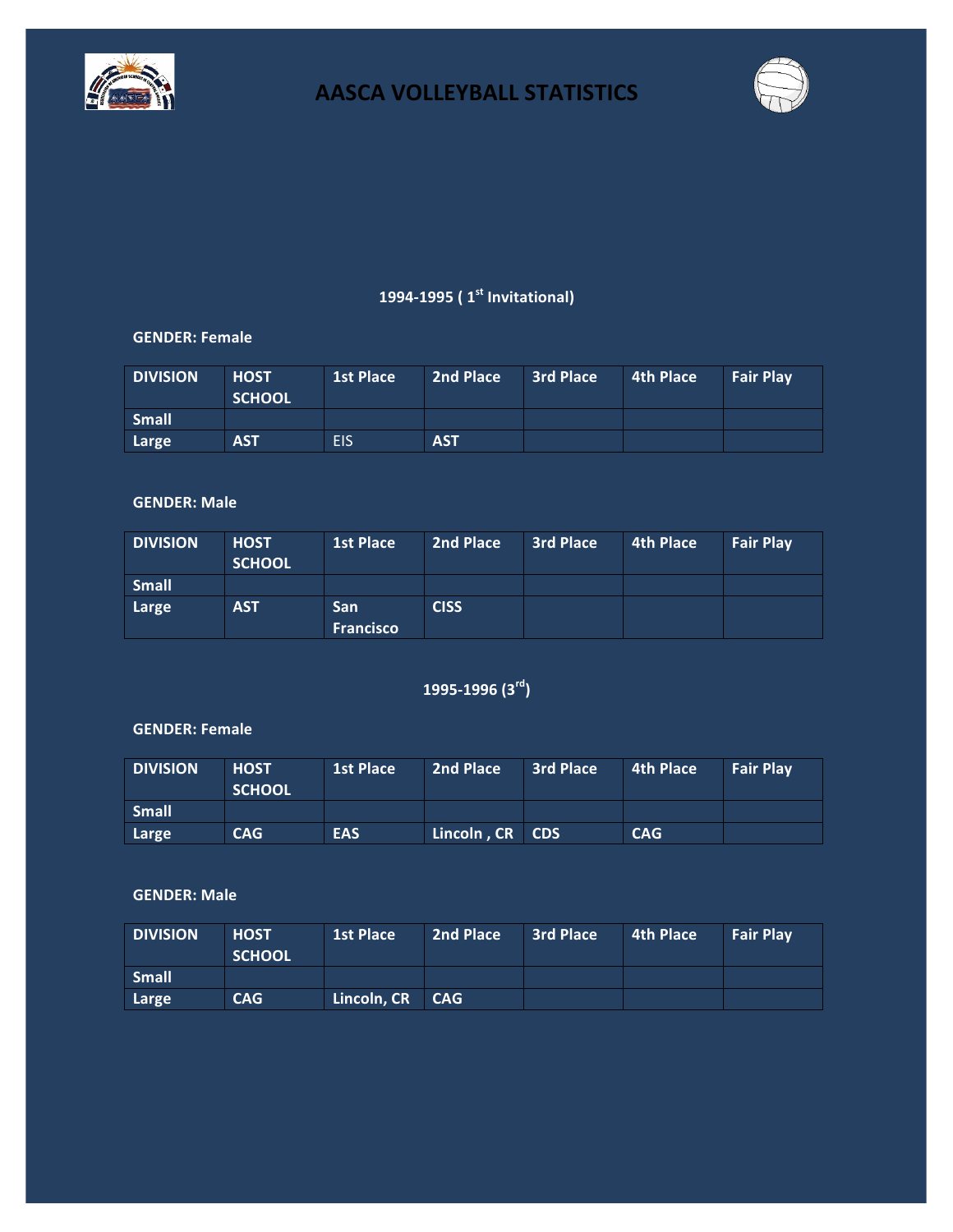



### **1996-1997 ( 4th)**

#### **GENDER: Female**

| <b>DIVISION</b> | <b>HOST</b><br><b>SCHOOL</b> | <b>1st Place</b> | 2nd Place | <b>3rd Place</b> | $\blacksquare$ 4th Place $\blacksquare$ | <b>Fair Play</b> |
|-----------------|------------------------------|------------------|-----------|------------------|-----------------------------------------|------------------|
| <b>Small</b>    |                              |                  |           |                  |                                         |                  |
| Large           | <b>CDS</b>                   | <b>CDS</b>       | EAS       | Lincoln, CR      | <b>AST</b>                              |                  |

### **GENDER: Male**

| <b>DIVISION</b> | <b>HOST</b><br><b>SCHOOL</b> | <b>1st Place</b> | 2nd Place | <b>3rd Place</b> | 4th Place | <b>Fair Play</b> |
|-----------------|------------------------------|------------------|-----------|------------------|-----------|------------------|
| <b>Small</b>    |                              |                  |           |                  |           |                  |
| Large           | <b>CDS</b>                   | Lincoln, CR      |           | <b>AST</b>       | EIS       |                  |

# **1997-1998 ( 2nd Invitational)**

#### **GENDER: Female**

| <b>DIVISION</b> | <b>HOST</b><br><b>SCHOOL</b> | <b>1st Place</b> | 2nd Place | <b>3rd Place</b> | 4th Place | <b>Fair Play</b> |
|-----------------|------------------------------|------------------|-----------|------------------|-----------|------------------|
| Small           |                              |                  |           |                  |           |                  |
| Large           | <b>EIS</b>                   | EAS              | EIS       | CAG              | CIG       |                  |

| <b>DIVISION</b> | <b>HOST</b><br><b>SCHOOL</b> | <b>1st Place</b> | 2nd Place | <b>3rd Place</b> | 4th Place | <b>Fair Play</b> |
|-----------------|------------------------------|------------------|-----------|------------------|-----------|------------------|
| <b>Small</b>    |                              |                  |           |                  |           |                  |
| Large           | EIS                          | <b>CISS</b>      | EAS       | <b>EIS</b>       | CAG       |                  |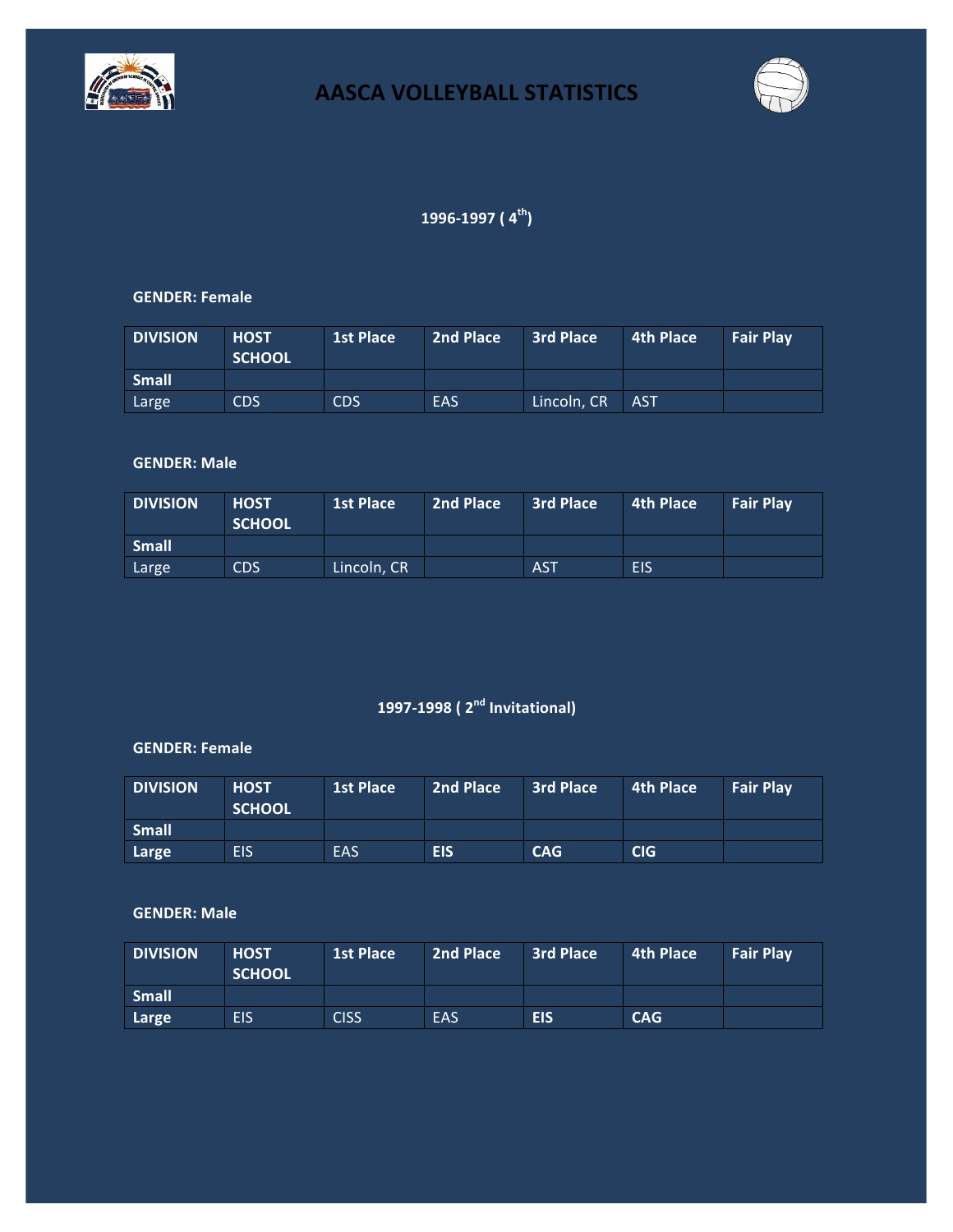



### **1998-1999 ( 5th)**

#### **GENDER: Female**

| <b>DIVISION</b> | <b>HOST</b><br><b>SCHOOL</b> | 1st Place  | 2nd Place  | 3rd Place   | 4th Place | <b>Fair Play</b> |
|-----------------|------------------------------|------------|------------|-------------|-----------|------------------|
| <b>Small</b>    | Maya, Gua.                   |            |            |             |           |                  |
| Large           | EAS                          | <b>EIS</b> | <b>CDS</b> | Lincoln, CR | EAS       | EAS & CDS        |

### **GENDER: Male**

| <b>DIVISION</b> | <b>HOST</b><br><b>SCHOOL</b> | 1st Place   | 2nd Place  | <b>3rd Place</b> | 4th Place | <b>Fair Play</b> |
|-----------------|------------------------------|-------------|------------|------------------|-----------|------------------|
| <b>Small</b>    | Maya, Gua.                   | <b>CISS</b> | <b>EAS</b> | Mazapan          |           |                  |
| Large           | EAS                          | <b>CISS</b> | EIS        | <b>CAG</b>       | EAS       | <b>CISS</b>      |

### **1999-2000 ( 6th)**

#### **GENDER: Female**

| <b>DIVISION</b> | <b>HOST</b><br><b>SCHOOL</b> | <b>1st Place</b> | 2nd Place   | <b>3rd Place</b> | 4th Place  | <b>Fair Play</b> |
|-----------------|------------------------------|------------------|-------------|------------------|------------|------------------|
| <b>Small</b>    |                              |                  |             |                  |            |                  |
| Large           | Lincoln, CR                  | <b>EIS</b>       | Lincoln, CR | EAS              | <b>CAG</b> | Lincoln, CR      |

| <b>DIVISION</b> | <b>HOST</b><br><b>SCHOOL</b> | <b>1st Place</b> | 2nd Place  | <b>3rd Place</b> | <b>4th Place</b>       | <b>Fair Play</b> |
|-----------------|------------------------------|------------------|------------|------------------|------------------------|------------------|
| <b>Small</b>    |                              |                  |            |                  |                        |                  |
| Large           | Lincoln, CR                  | EAS              | <b>EIS</b> | <b>CAG</b>       | CLincoln,<br><b>CR</b> | <b>ANS</b>       |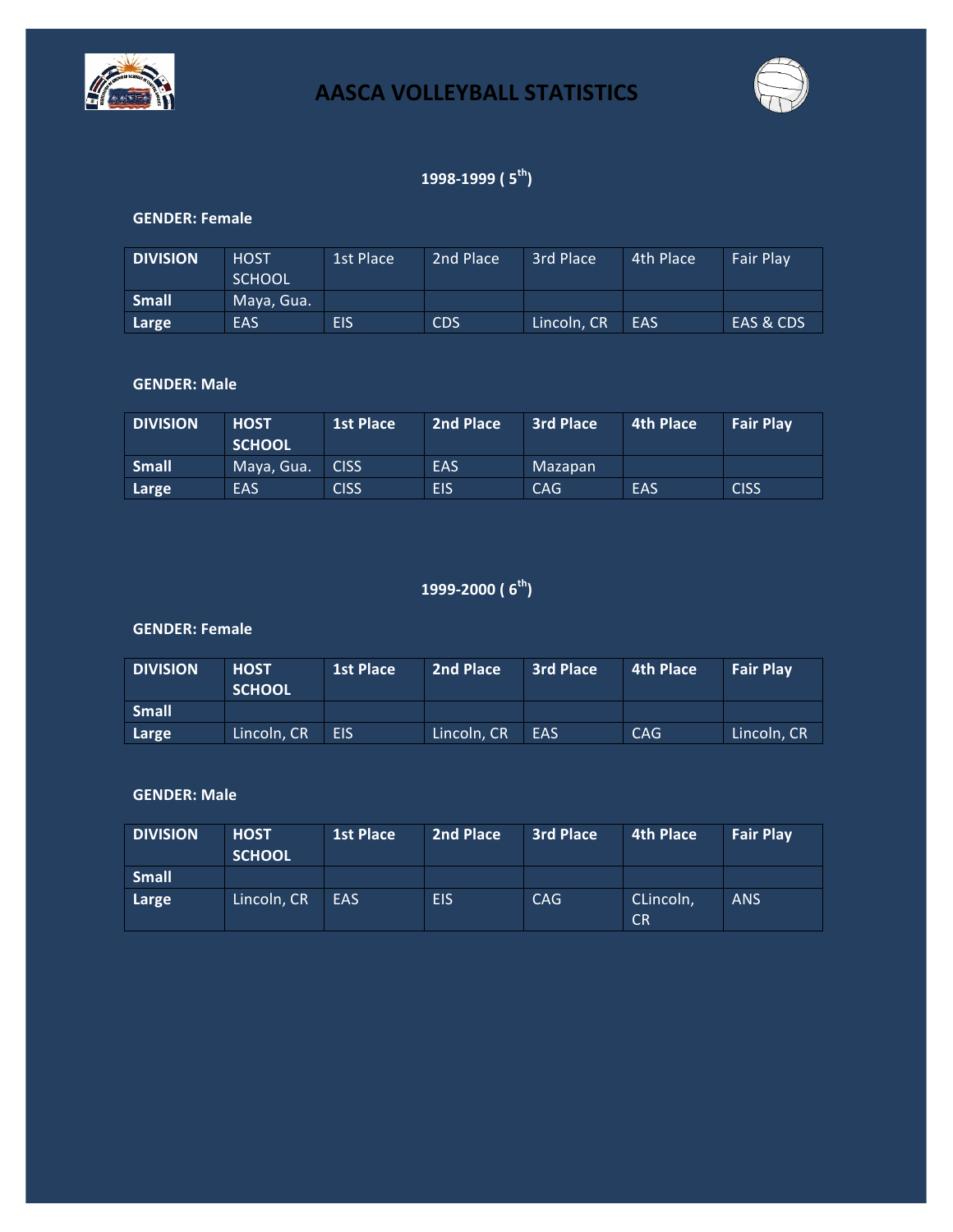



## **2000-2001 ( 3rd Invitational)**

### **GENDER: Female**

| <b>DIVISION</b> | <b>HOST</b><br><b>SCHOOL</b> | 1st Place  | 2nd Place  | 3rd Place | 4th Place | <b>Fair Play</b> |
|-----------------|------------------------------|------------|------------|-----------|-----------|------------------|
| Large           | <b>EIS</b>                   | <b>EIS</b> | <b>EAS</b> | CAG.      | CIG       |                  |

### **GENDER: Male**

| <b>DIVISION</b> | <b>HOST</b><br><b>SCHOOL</b> | 1st Place  | 2nd Place | 3rd Place | 4th Place  | <b>Fair Play</b> |
|-----------------|------------------------------|------------|-----------|-----------|------------|------------------|
| Large           | <b>EIS</b>                   | <b>EIS</b> | EAS       | CAG       | <b>CIG</b> |                  |

**2001-2002 ( 7th )**

### **GENDER: Female**

| <b>DIVISION</b> | <b>HOST</b><br><b>SCHOOL</b> | <b>1st Place</b> | 2nd Place | <b>3rd Place</b> | 4th Place  | <b>Fair Play</b> |
|-----------------|------------------------------|------------------|-----------|------------------|------------|------------------|
| <b>Small</b>    |                              |                  |           |                  |            |                  |
| Large           | <b>AST</b>                   | <b>EIS</b>       | EAS       | <b>CISS</b>      | <b>AST</b> |                  |

| <b>DIVISION</b> | <b>HOST</b><br><b>SCHOOL</b> | <b>1st Place</b> | 2nd Place | 3rd Place   | 4th Place  | <b>Fair Play</b> |
|-----------------|------------------------------|------------------|-----------|-------------|------------|------------------|
| <b>Small</b>    |                              |                  |           |             |            |                  |
| Large           | <b>AST</b>                   | EIS              | EAS       | <b>CISS</b> | <b>AST</b> |                  |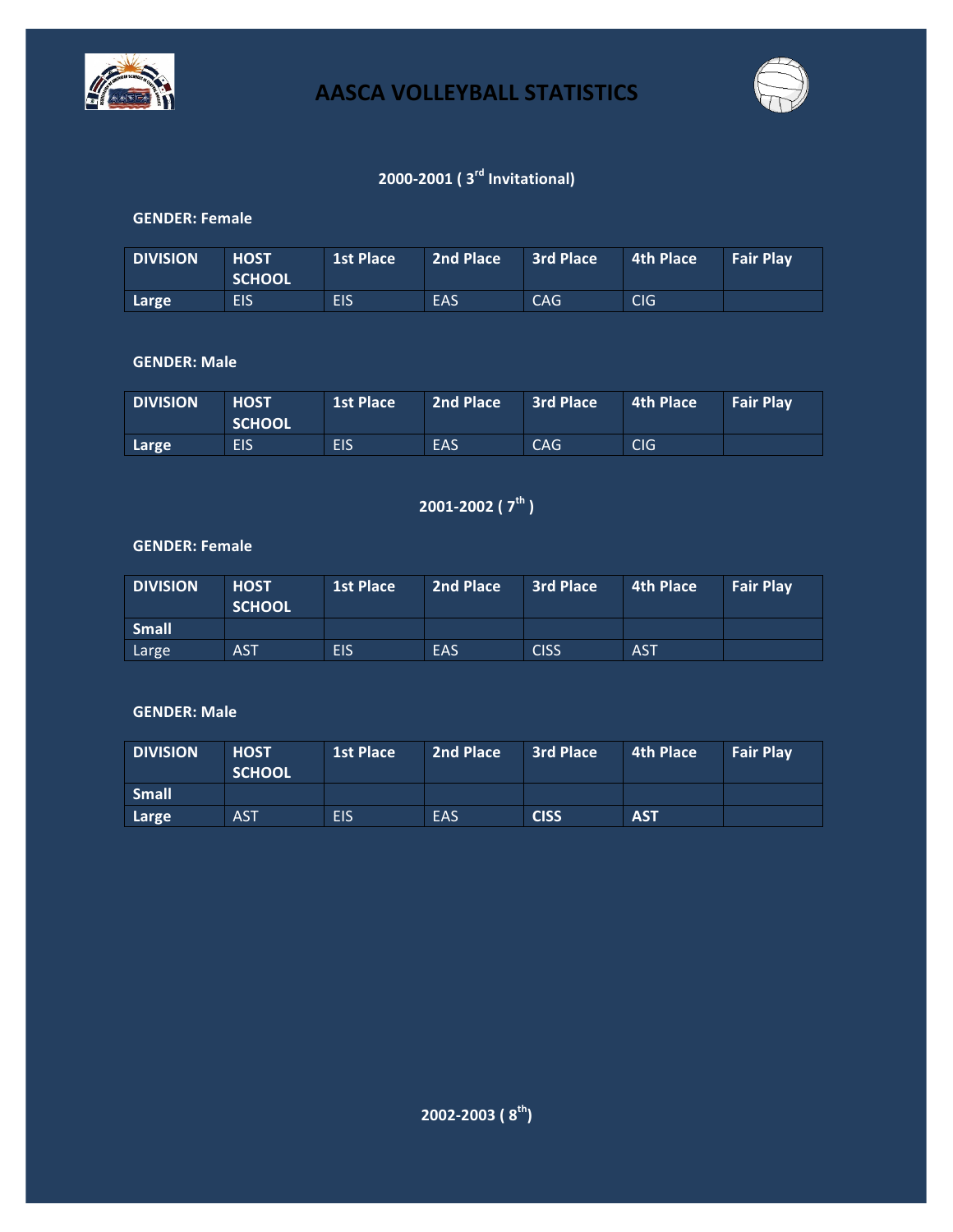



### **GENDER: Female**

| <b>DIVISION</b> | <b>HOST</b><br><b>SCHOOL</b> | <b>1st Place</b> | 2nd Place  | <b>3rd Place</b> | 4th Place | <b>Fair Play</b> |
|-----------------|------------------------------|------------------|------------|------------------|-----------|------------------|
| <b>Small</b>    |                              |                  |            |                  |           |                  |
| Large           | CAG.                         | <b>EAS</b>       | <b>EIS</b> | <b>AST</b>       | CAG       | <b>AST</b>       |

### **GENDER: Male**

| <b>DIVISION</b> | <b>HOST</b><br><b>SCHOOL</b> | <b>1st Place</b> | 2nd Place | <b>3rd Place</b> | 4th Place | <b>Fair Play</b> |
|-----------------|------------------------------|------------------|-----------|------------------|-----------|------------------|
| <b>Small</b>    |                              |                  |           |                  |           |                  |
| Large           | CAG.                         | <b>ANS</b>       | EAS       | <b>AST</b>       | CAG       | <b>CAG</b>       |

## **2003-2004 ( 4th Invitational)**

### **GENDER: Female**

| <b>DIVISION</b>  | <b>HOST</b><br><b>SCHOOL</b> | <b>1st Place</b> | 2nd Place   | <b>3rd Place</b> | 4th Place  | <b>Fair Play</b> |
|------------------|------------------------------|------------------|-------------|------------------|------------|------------------|
| Small &<br>Large | <b>EIS</b>                   | <b>EIS</b>       | <b>CISS</b> | <b>EAS</b>       | <b>CAG</b> |                  |

| <b>DIVISION</b> | <b>HOST</b><br><b>SCHOOL</b> | 1st Place   | 2nd Place  | 3rd Place  | 4th Place  | <b>Fair Play</b> |
|-----------------|------------------------------|-------------|------------|------------|------------|------------------|
| Large           | <b>EIS</b>                   | <b>CISS</b> | <b>EIS</b> | <b>CAG</b> | <b>CIG</b> |                  |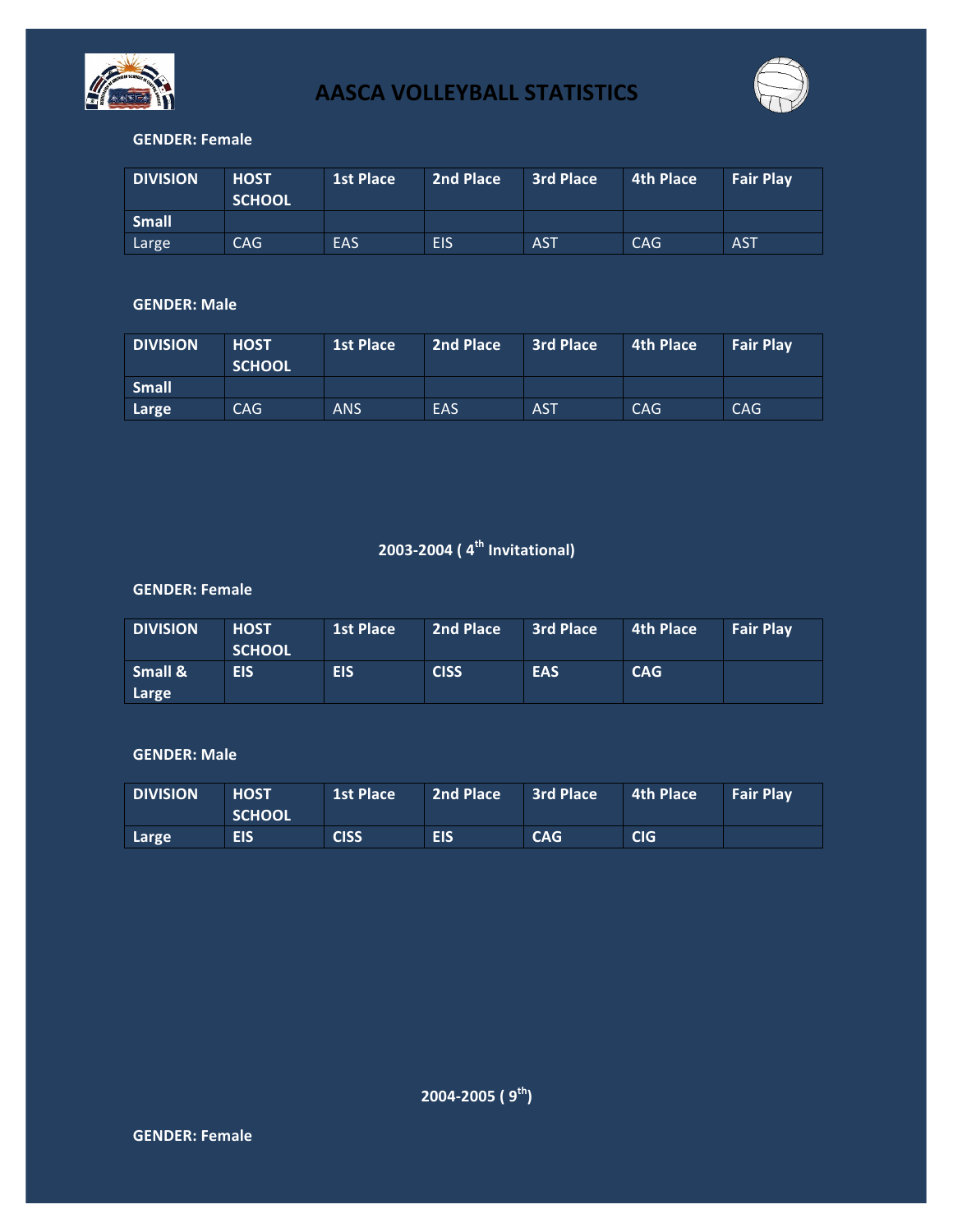



| <b>DIVISION</b> | <b>HOST</b><br><b>SCHOOL</b> | <b>1st Place</b> | 2nd Place  | <b>3rd Place</b> | 4th Place  | <b>Fair Play</b> |
|-----------------|------------------------------|------------------|------------|------------------|------------|------------------|
| <b>Small</b>    | Maya, Gua.                   | <b>CISS</b>      | Maya, Gua. |                  |            |                  |
| Large           | <b>AST</b>                   | EIS              | EAS        | <b>CAG</b>       | <b>AST</b> | <b>ANS</b>       |

### **GENDER: Male**

| <b>DIVISION</b> | <b>HOST</b><br><b>SCHOOL</b> | <b>1st Place</b> | 2nd Place  | <b>3rd Place</b> | 4th Place  | <b>Fair Play</b> |
|-----------------|------------------------------|------------------|------------|------------------|------------|------------------|
| <b>Small</b>    | Maya, Gua.                   | CDS.             |            | <b>CISS</b>      |            | <b>CISS</b>      |
| Large           | <b>AST</b>                   | <b>AST</b>       | <b>CDA</b> | EIS              | <b>CAG</b> |                  |

### **2005-2006 ( 10th)**

### **GENDER: Female**

| <b>DIVISION</b> | <b>HOST</b><br><b>SCHOOL</b> | <b>1st Place</b> | 2nd Place | <b>3rd Place</b> | 4th Place | <b>Fair Play</b> |
|-----------------|------------------------------|------------------|-----------|------------------|-----------|------------------|
| <b>Small</b>    |                              | <b>CISS</b>      |           |                  |           |                  |
| Large           | <b>EIS</b>                   | <b>AST</b>       | EIS       | <b>CAG</b>       | EAS       | <b>EIS</b>       |

### **GENDER: Male**

| <b>DIVISION</b> | <b>HOST</b><br><b>SCHOOL</b> | L1st Place | 2nd Place  | <b>3rd Place</b> | 4th Place   | <b>Fair Play</b> |
|-----------------|------------------------------|------------|------------|------------------|-------------|------------------|
| Small           |                              |            |            |                  | <b>CISS</b> |                  |
| Large           | <b>EIS</b>                   | <b>AST</b> | <b>EIS</b> | <b>CAG</b>       | EAS         | <b>CAG</b>       |

## **2006-2007 ( 5th Invitational)**

#### **GENDER: Female**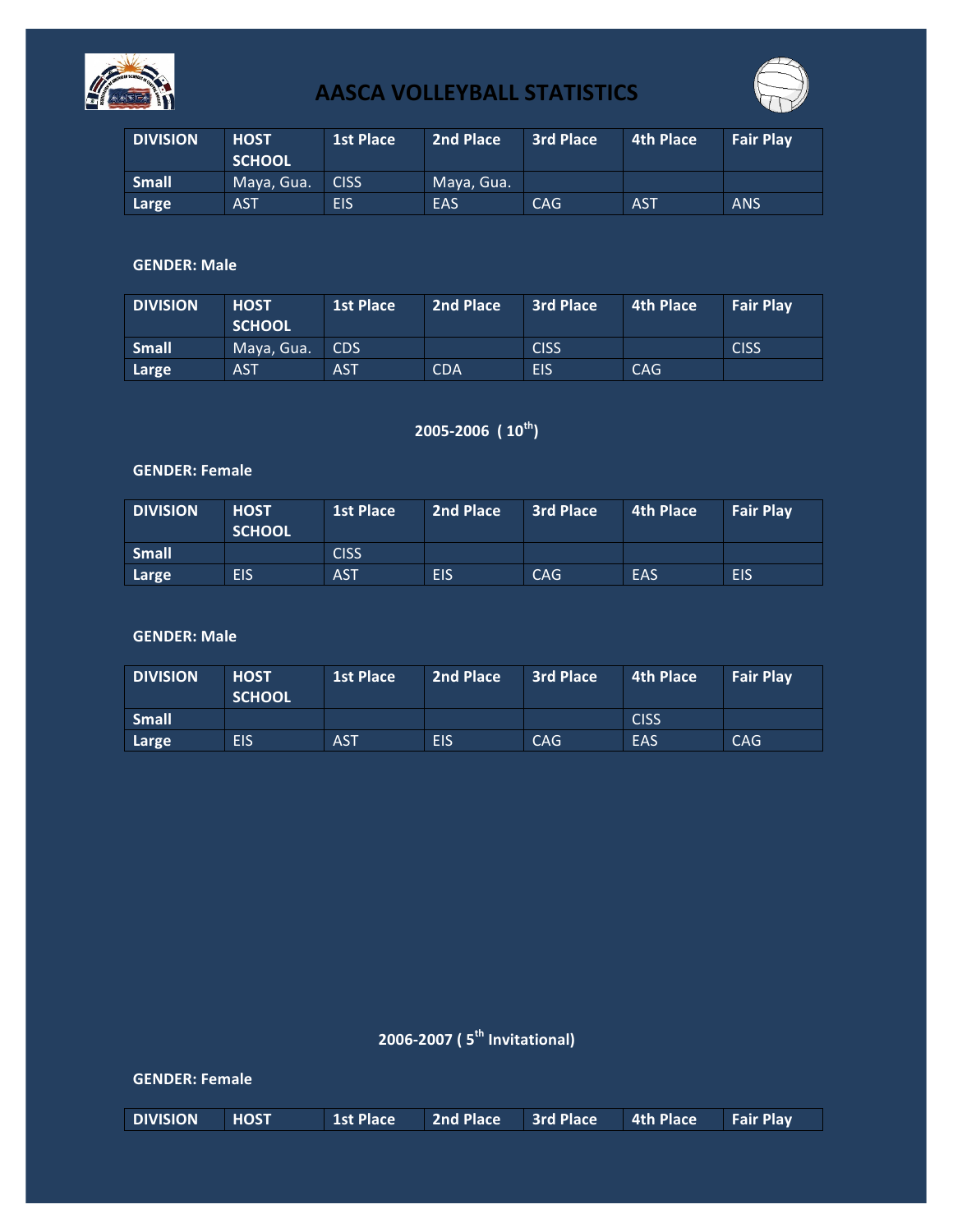



|                  | <b>SCHOOL</b> |            |            |            |            |  |
|------------------|---------------|------------|------------|------------|------------|--|
| Small &<br>Large | <b>AST</b>    | <b>EAS</b> | <b>AST</b> | <b>EIS</b> | <b>CAG</b> |  |

### **GENDER: Male**

| <b>DIVISION</b>  | <b>HOST</b><br><b>SCHOOL</b> | <b>1st Place</b> | 2nd Place  | <b>3rd Place</b> | 4th Place  | <b>Fair Play</b> |
|------------------|------------------------------|------------------|------------|------------------|------------|------------------|
| Small &<br>Large | <b>AST</b>                   | <b>AST</b>       | <b>EIS</b> | EAS              | <b>CDS</b> |                  |

## **2007- 2008 ( 11th)**

### **GENDER: Female**

| <b>DIVISION</b> | <b>HOST</b><br><b>SCHOOL</b> | <b>1st Place</b> | 2nd Place  | <b>3rd Place</b> | 4th Place  | <b>Fair Play</b> |
|-----------------|------------------------------|------------------|------------|------------------|------------|------------------|
| <b>Small</b>    |                              |                  |            |                  |            |                  |
| Large           | EAS                          | CIG              | <b>EIS</b> | EAS              | <b>AST</b> | EAS              |

### **GENDER: Male**

| <b>DIVISION</b> | <b>HOST</b><br><b>SCHOOL</b> | <b>1st Place</b> | 2nd Place  | <b>3rd Place</b> | 4th Place | <b>Fair Play</b> |
|-----------------|------------------------------|------------------|------------|------------------|-----------|------------------|
| <b>Small</b>    |                              |                  |            |                  |           |                  |
| Large           | EAS                          | <b>AST</b>       | <b>EIS</b> | EAS              | CIG       |                  |

2008-2009 (  $12^{th}$ )

### **GENDER: Female**

| <b>DIVISION</b> | <b>HOST</b>   |  | 1st Place 2nd Place 3rd Place 4th Place Fair Play |  |
|-----------------|---------------|--|---------------------------------------------------|--|
|                 | <b>SCHOOL</b> |  |                                                   |  |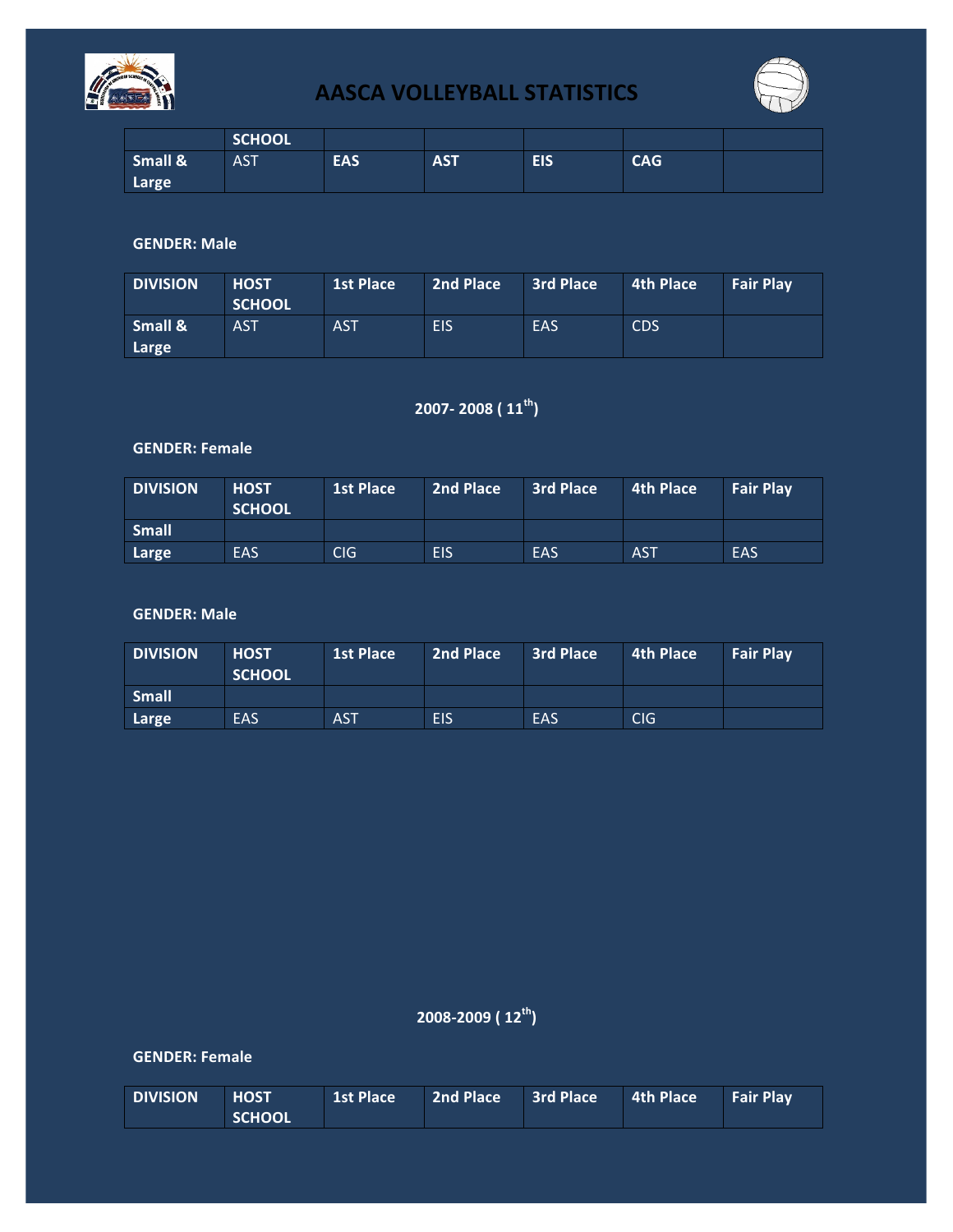



| <b>Small</b> | Mazapan    | Mazapan | <b>MBS</b> | <b>CDS</b> | AIS | <b>AIS</b>               |
|--------------|------------|---------|------------|------------|-----|--------------------------|
| Large        | <b>AST</b> | EIS     | <b>AST</b> | <b>CIG</b> | EAS | CIG, EAS &<br><b>AST</b> |

### **GENDER: Male**

| <b>DIVISION</b> | <b>HOST</b><br><b>SCHOOL</b> | <b>1st Place</b> | 2nd Place | <b>3rd Place</b> | 4th Place  | <b>Fair Play</b> |
|-----------------|------------------------------|------------------|-----------|------------------|------------|------------------|
| <b>Small</b>    | <b>Mazapan</b>               | <b>MBS</b>       | Mazapan   | <b>CDS</b>       | <b>AIS</b> | <b>AIS</b>       |
| Large           | <b>AST</b>                   | <b>AST</b>       | EAS       | <b>EIS</b>       | <b>CIG</b> | <b>CIG</b>       |

## **2009-2010 (6th Invitational)**

#### **GENDER: Female**

| <b>DIVISION</b>             | <b>HOST</b><br><b>SCHOOL</b> | <b>1st Place</b> | 2nd Place  | <b>3rd Place</b> | 4th Place | <b>Fair Play</b>        |
|-----------------------------|------------------------------|------------------|------------|------------------|-----------|-------------------------|
| <b>Small &amp;</b><br>Large | CIG.                         | <b>AST</b>       | <b>EIS</b> | <b>CISS</b>      | CIG       | CIG, CAG,<br>EAS & CISS |

### **GENDER: Male**

| <b>DIVISION</b>  | <b>HOST</b><br><b>SCHOOL</b> | <b>1st Place</b> | 2nd Place  | <b>3rd Place</b> | 4th Place  | <b>Fair Play</b> |
|------------------|------------------------------|------------------|------------|------------------|------------|------------------|
| Small &<br>Large | CIG                          | <b>EIS</b>       | <b>AST</b> | <b>CDS</b>       | <b>CIG</b> | <b>MBS</b>       |

## **2010-2011 ( 13th)**

### **GENDER: Female**

| <b>DIVISION</b> | <b>HOST</b>   |  | 1st Place 2nd Place 3rd Place 4th Place Fair Play |  |
|-----------------|---------------|--|---------------------------------------------------|--|
|                 | <b>SCHOOL</b> |  |                                                   |  |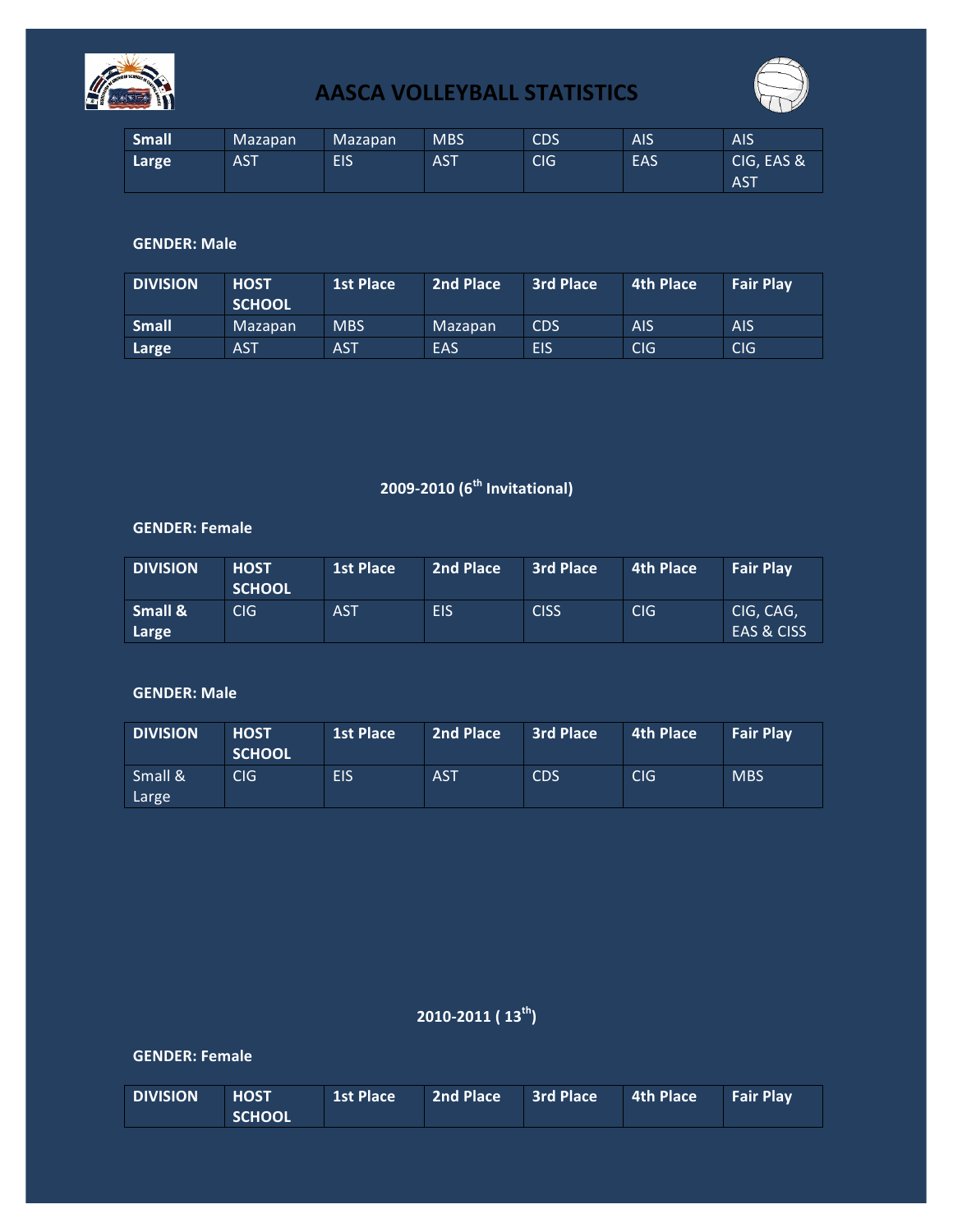



| <b>Small</b> | Maya/CISS,<br>E3 | <b>CDS</b> | Mazapan    | <b>CISS</b> | <b>MBS</b> | <b>CISS</b> |
|--------------|------------------|------------|------------|-------------|------------|-------------|
| Large        | <b>CAG</b>       | EIS        | <b>AST</b> | CIG         | <b>CDA</b> | <b>ISP</b>  |

### **GENDER: Male**

| <b>DIVISION</b> | <b>HOST</b><br><b>SCHOOL</b> | <b>1st Place</b> | 2nd Place   | <b>3rd Place</b> | <b>4th Place</b> | <b>Fair Play</b> |
|-----------------|------------------------------|------------------|-------------|------------------|------------------|------------------|
| <b>Small</b>    | Maya/CISS,<br>ES             | CDS              | <b>CISS</b> | Mazapan          | <b>MBS</b>       | <b>CISS</b>      |
| Large           | CAG.                         | EIS              | <b>AST</b>  | <b>ANS</b>       | C <sub>IG</sub>  | <b>ANS</b>       |

### **2011-2012** (  $14^{\text{th}}$ )

#### **GENDER: Female**

| <b>DIVISION</b> | <b>HOST</b><br><b>SCHOOL</b> | <b>1st Place</b> | 2nd Place   | <b>3rd Place</b> | 4th Place  | <b>Fair Play</b> |
|-----------------|------------------------------|------------------|-------------|------------------|------------|------------------|
| <b>Small</b>    | Mazapan                      | Mazapan          | <b>CISS</b> | <b>CDS</b>       | <b>MBS</b> | <b>CDS</b>       |
| Large           | <b>CDA</b>                   | <b>AST</b>       | <b>EIS</b>  | <b>EAS</b>       | <b>CIG</b> |                  |

#### **GENDER: Male**

| <b>DIVISION</b> | <b>HOST</b><br><b>SCHOOL</b> | <b>1st Place</b> | 2nd Place   | <b>3rd Place</b> | 4th Place  | <b>Fair Play</b> |
|-----------------|------------------------------|------------------|-------------|------------------|------------|------------------|
| <b>Small</b>    | <b>Mazapan</b>               | <b>Mazapan</b>   | <b>CISS</b> | <b>CDS</b>       | <b>MBS</b> | Maya, Gua.       |
| Large           | <b>CDA</b>                   | <b>EIS</b>       | <b>AST</b>  | <b>ANS</b>       | <b>CAG</b> |                  |

**2012-2013 (7th Invitational)**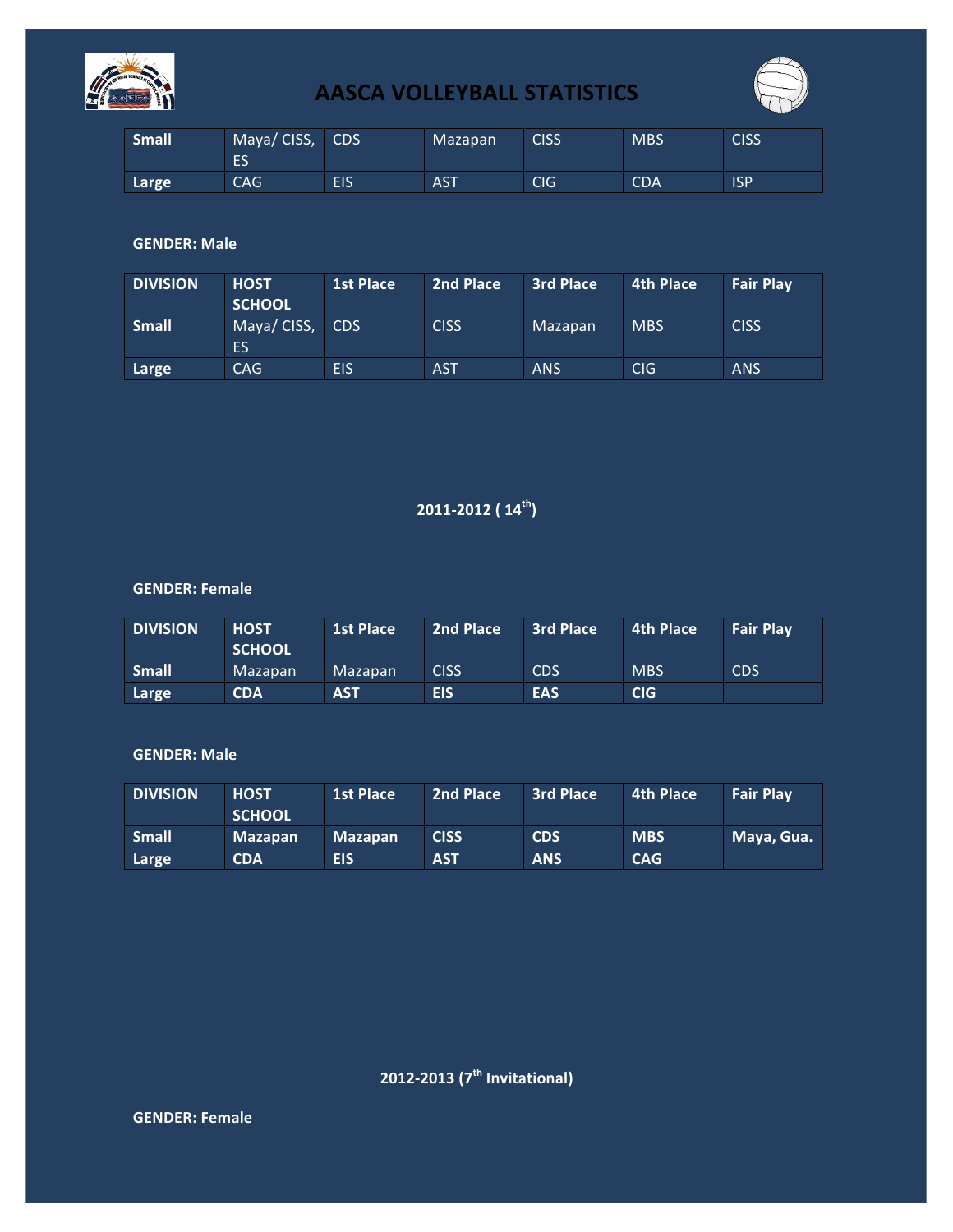



| <b>DIVISION</b>  | <b>HOST</b><br><b>SCHOOL</b> | 1st Place | 2nd Place  | <b>3rd Place</b> | 4th Place | <b>Fair Play</b> |
|------------------|------------------------------|-----------|------------|------------------|-----------|------------------|
| Small &<br>Large | <b>ANS</b>                   | AST       | <b>EIS</b> | <b>CIG</b>       | EAS       | CAS              |

### **GENDER: Male**

| <b>DIVISION</b>  | <b>HOST</b><br><b>SCHOOL</b> | <b>1st Place</b> | 2nd Place  | <b>3rd Place</b> | 4th Place | <b>Fair Play</b> |
|------------------|------------------------------|------------------|------------|------------------|-----------|------------------|
| Small &<br>Large | <b>ANS</b>                   | <b>AST</b>       | <b>EIS</b> | <b>ANS</b>       | EAS       | <b>CDS</b>       |

## **2013-2014 ( 15th)**

### **GENDER: Female**

| <b>DIVISION</b> | <b>HOST</b><br><b>SCHOOL</b> | <b>1st Place</b> | 2nd Place  | <b>3rd Place</b> | 4th Place  | <b>Fair Play</b> |
|-----------------|------------------------------|------------------|------------|------------------|------------|------------------|
| <b>Small</b>    | <b>MBS</b>                   | <b>Mazapan</b>   | <b>MBS</b> | <b>CDS</b>       | <b>CSA</b> | <b>MBS</b>       |
| Large           | EIS                          | <b>CIG</b>       | <b>EIS</b> | <b>AST</b>       | <b>CAG</b> | <b>EIS</b>       |

| <b>DIVISION</b> | <b>HOST</b><br><b>SCHOOL</b> | <b>1st Place</b> | 2nd Place  | 3rd Place  | 4th Place  | <b>Fair Play</b> |
|-----------------|------------------------------|------------------|------------|------------|------------|------------------|
| <b>Small</b>    | <b>MBS</b>                   | <b>Mazapan</b>   | <b>MBS</b> | <b>CDS</b> | Maya. Gua. | Mava. Gua.       |
| Large           | <b>EIS</b>                   | <b>AST</b>       | EAS        | Freedom    | EIS        | <b>ISP</b>       |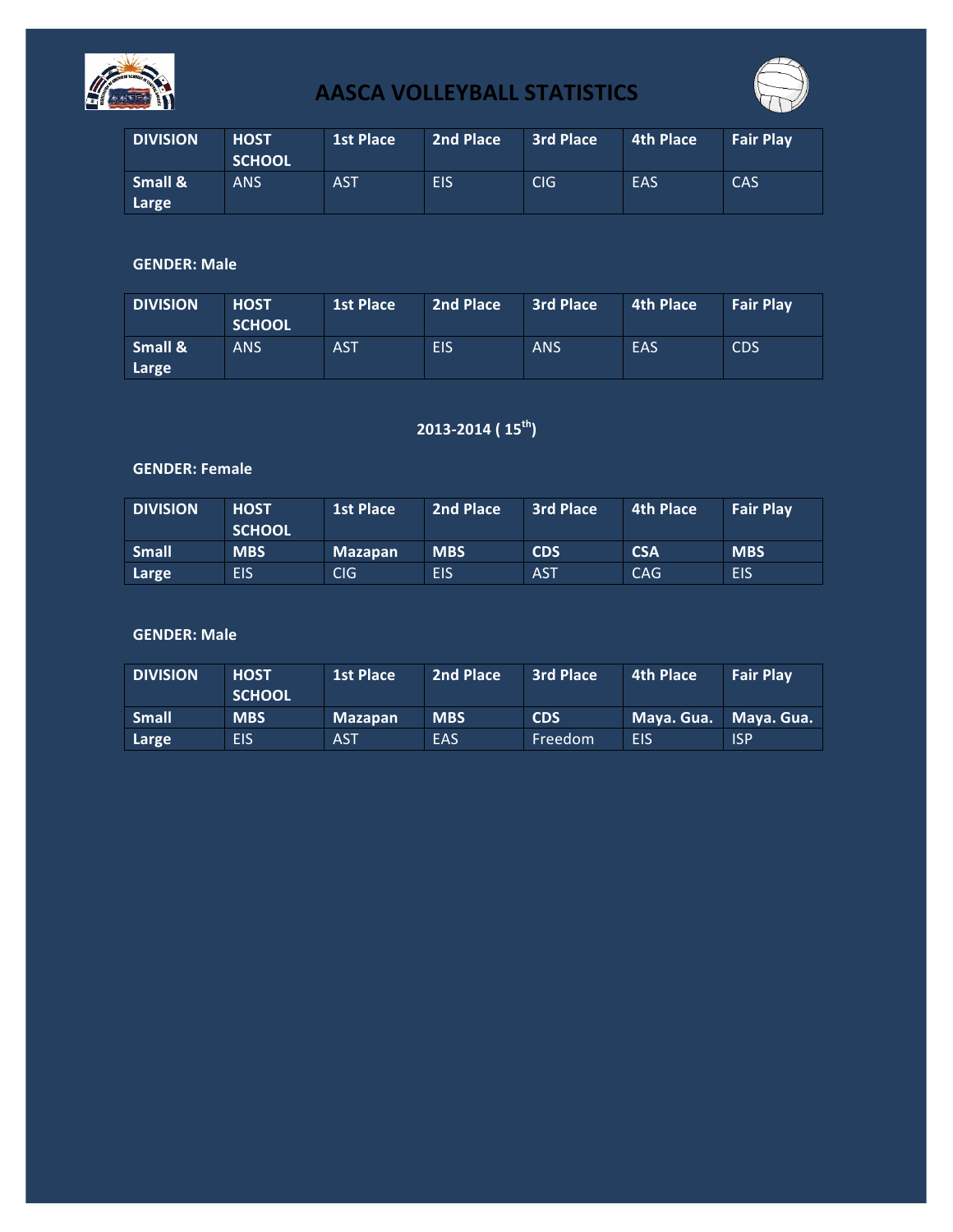



## **2014-2015 ( 16th)**

### **GENDER: Female**

| <b>DIVISION</b> | <b>HOST</b><br><b>SCHOOL</b> | <b>1st Place</b> | 2nd Place | 3rd Place  | 4th Place  | <b>Fair Play</b> |
|-----------------|------------------------------|------------------|-----------|------------|------------|------------------|
| <b>Small</b>    | <b>Mazapan</b>               | <b>Mazapan</b>   | Maya, ES  | Maya, Gua. |            | <b>Mazapan</b>   |
| Large           | EAS                          | <b>EIS</b>       | CAG       | <b>AST</b> | <b>ANS</b> | <b>ANS</b>       |

### **GENDER: Male**

| <b>DIVISION</b> | <b>HOST</b><br><b>SCHOOL</b> | <b>1st Place</b> | 2nd Place | 3rd Place  | 4th Place | <b>Fair Play</b> |
|-----------------|------------------------------|------------------|-----------|------------|-----------|------------------|
| <b>Small</b>    | <b>Mazapan</b>               | <b>Mazapan</b>   | Maya, ES  | Maya, Gua. |           | Maya, Gua.       |
| Large           | EAS                          | Freedom          | EIS       | <b>ANS</b> | EAS       | <b>EIS</b>       |

# **2015-2016 (8th Invitational )**

### **GENDER: Female**

| <b>DIVISION</b>  | <b>HOST</b><br><b>SCHOOL</b> | <b>1st Place</b> | 2nd Place  | <b>3rd Place</b> | 4th Place | <b>Fair Play</b> |
|------------------|------------------------------|------------------|------------|------------------|-----------|------------------|
| Small &<br>Large | Lincoln CR                   | <b>FIS</b>       | <b>MBS</b> | CAG              | EAS       | LIA & CIG        |

#### **GENDER: MALE**

| <b>DIVISION</b>  | <b>HOST</b><br><b>SCHOOL</b> | <b>1st Place</b>         | 2nd Place | 3rd Place  | 4th Place  | <b>Fair Play</b> |
|------------------|------------------------------|--------------------------|-----------|------------|------------|------------------|
| Small &<br>Large | Lincoln CR                   | <b>Village</b><br>School | EIS       | <b>AST</b> | <b>HDF</b> | CAG & CDS        |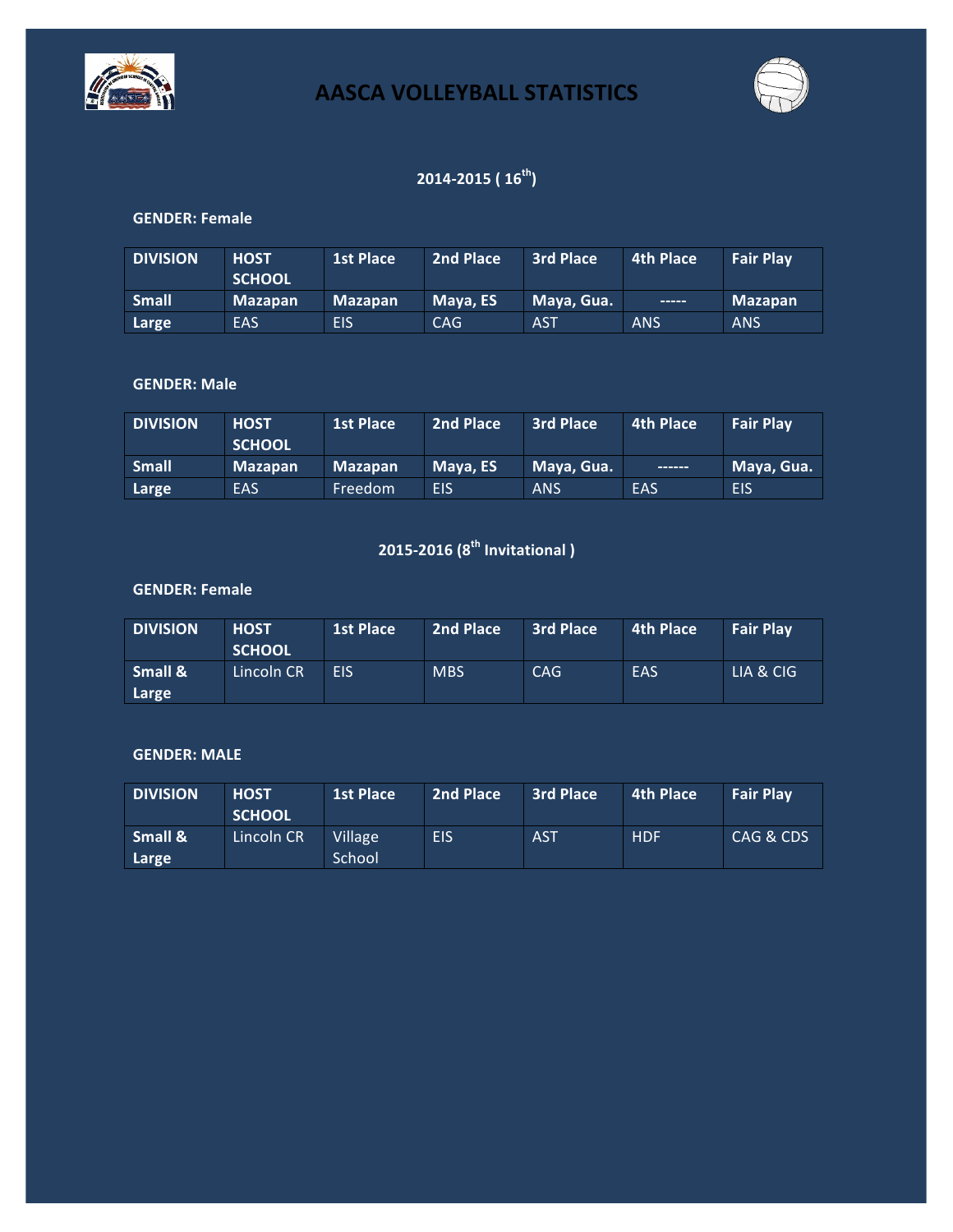



## **2016-2017** (  $17^{\text{th}}$ )

### **GENDER: Female**

| <b>DIVISION</b> | <b>HOST</b><br><b>SCHOOL</b> | <b>1st Place</b> | 2nd Place  | 3rd Place          | 4th<br><b>Place</b> | <b>Fair Play</b>   |
|-----------------|------------------------------|------------------|------------|--------------------|---------------------|--------------------|
| <b>Small</b>    | <b>MBS</b>                   | <b>CISS</b>      | <b>MBS</b> | <b>San Agustin</b> | <b>AIS</b>          | <b>San Agustin</b> |
| Large           | LIA                          | CAG              | <b>EIS</b> | EAS                | <b>AST</b>          | CDS, LCR, LIA      |

### **GENDER: MALE**

| <b>DIVISION</b> | <b>HOST</b><br><b>SCHOOL</b> | <b>1st Place</b> | 2nd Place  | <b>3rd Place</b> | 4th Place  | <b>Fair Play</b> |
|-----------------|------------------------------|------------------|------------|------------------|------------|------------------|
| <b>Small</b>    | <b>MBS</b>                   | <b>PAS</b>       | <b>MBS</b> | <b>CISS</b>      | Mava . ES  | <b>CISS</b>      |
| Large           | LIA                          | VSG.             | EIS        | EAS              | <b>AST</b> | <b>CDS</b>       |

# **2017-2018 (Unified, 17<sup>th</sup>**

### **GENDER: Female**

| <b>DIVISION</b>  | <b>HOST</b><br><b>SCHOOL</b> | <b>1st Place</b> | 2nd Place  | <b>3rd Place</b> | 4th Place  | <b>Fair Play</b> |
|------------------|------------------------------|------------------|------------|------------------|------------|------------------|
| Small &<br>Large | EIS                          | <b>LCR</b>       | <b>ANS</b> | <b>CAG</b>       | <b>CSA</b> | <b>EIS</b>       |

| <b>DIVISION</b>  | <b>HOST</b><br><b>SCHOOL</b> | <b>1st Place</b> | 2nd Place      | <b>3rd Place</b> | 4th Place  | <b>Fair Play</b> |
|------------------|------------------------------|------------------|----------------|------------------|------------|------------------|
| Small &<br>Large | EIS                          | <b>EIS</b>       | <b>VIIIage</b> | Freedom          | <b>AST</b> | <b>CDA</b>       |